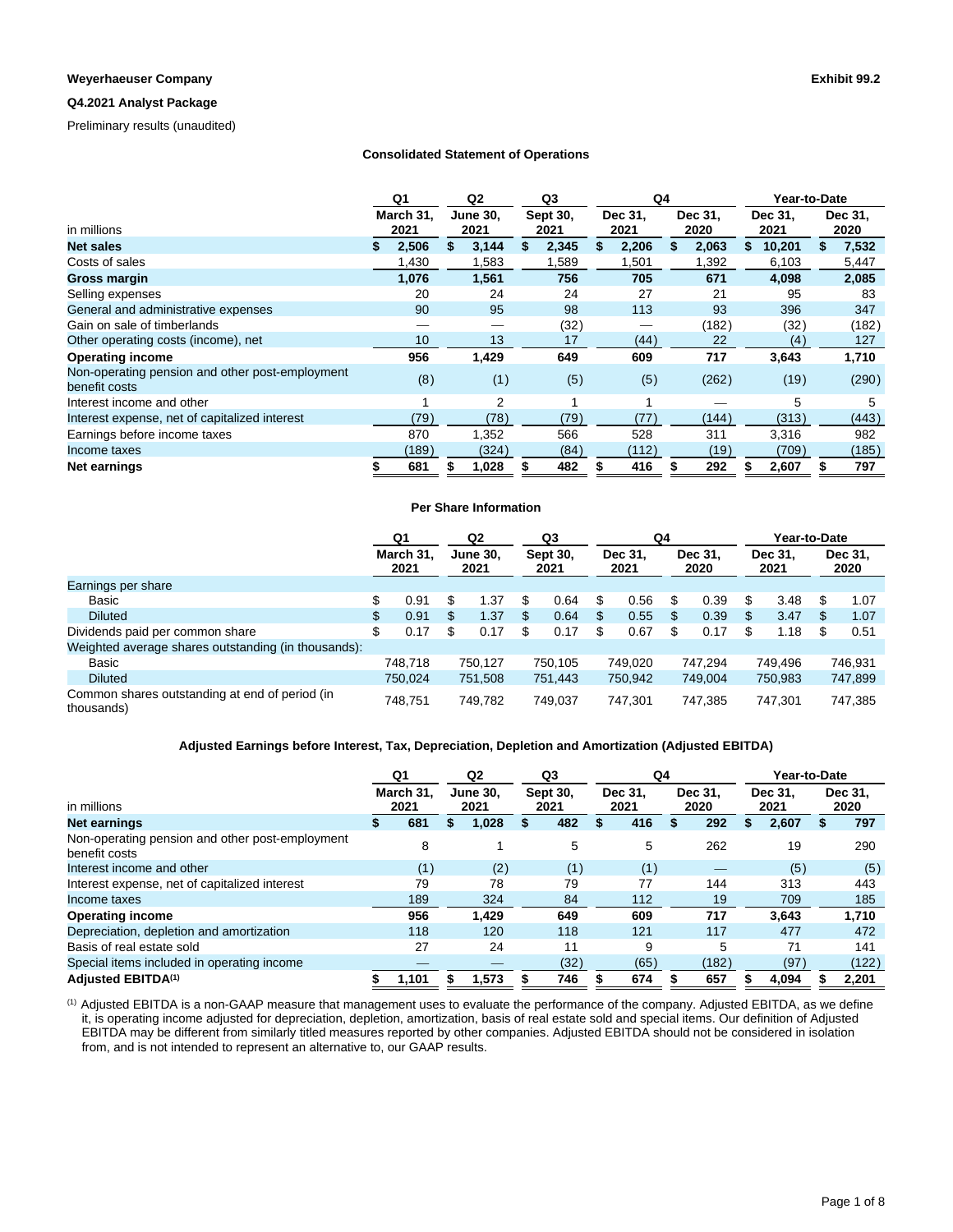### **Q4.2021 Analyst Package**

Preliminary results (unaudited)

### **Special Items Included in Net Earnings (Income Tax Affected)**

|                                                     | Q1                | Q2                      | Q3                      |                 | Q4   |                 | Year-to-Date    |                 |
|-----------------------------------------------------|-------------------|-------------------------|-------------------------|-----------------|------|-----------------|-----------------|-----------------|
| in millions                                         | March 31.<br>2021 | <b>June 30.</b><br>2021 | <b>Sept 30.</b><br>2021 | Dec 31.<br>2021 |      | Dec 31.<br>2020 | Dec 31.<br>2021 | Dec 31.<br>2020 |
| Net earnings                                        | 681               | .028                    | 482                     |                 | 416  | 292             | 2.607           | 797             |
| Early extinguishment of debt charges <sup>(1)</sup> |                   |                         |                         |                 |      | 58              |                 | 92              |
| Gain on sale of timberlands                         |                   | __                      | (32)                    |                 |      | (182)           | (32)            | (182)           |
| Insurance recovery                                  |                   |                         |                         |                 | (9)  |                 | (9)             |                 |
| Legal benefits                                      |                   |                         |                         |                 | (12) |                 | (12)            | (12)            |
| Pension settlement charge                           |                   |                         |                         |                 |      | 193             |                 | 193             |
| Product remediation recoveries                      |                   |                         |                         |                 | (28) |                 | (28)            | (6)             |
| Timber casualty loss                                |                   |                         |                         |                 |      |                 |                 | 80              |
| Net earnings before special items <sup>(2)</sup>    | 681               | 1,028                   | 450                     |                 | 367  | 361             | 2,526           | 962             |

|                                                              | Q <sub>1</sub>    | Q2                      | Q3                      | Q4              |                 | Year-to-Date    |                 |
|--------------------------------------------------------------|-------------------|-------------------------|-------------------------|-----------------|-----------------|-----------------|-----------------|
|                                                              | March 31.<br>2021 | <b>June 30.</b><br>2021 | <b>Sept 30.</b><br>2021 | Dec 31,<br>2021 | Dec 31.<br>2020 | Dec 31.<br>2021 | Dec 31,<br>2020 |
| Net earnings per diluted share                               | 0.91              | 1.37                    | 0.64                    | 0.55            | 0.39            | 3.47            | 1.07            |
| Early extinguishment of debt charges <sup>(1)</sup>          |                   |                         |                         |                 | 0.07            |                 | 0.12            |
| Gain on sale of timberlands                                  |                   |                         | (0.04)                  |                 | (0.24)          | (0.04)          | (0.24)          |
| Insurance recovery                                           |                   |                         |                         | (0.01)          |                 | (0.01)          |                 |
| Legal benefits                                               |                   |                         |                         | (0.01)          |                 | (0.01)          | (0.02)          |
| Pension settlement charge                                    |                   |                         |                         |                 | 0.26            |                 | 0.26            |
| Product remediation recoveries                               |                   |                         |                         | (0.04)          |                 | (0.04)          | (0.01)          |
| Timber casualty loss                                         |                   |                         |                         |                 |                 |                 | 0.11            |
| Net earnings per diluted share before special<br>items $(2)$ | 0.91              | 1.37                    | 0.60                    | 0.49            | 0.48            | 3.37            | 1.29            |

(1) We recorded pretax charges of \$11 million (\$11 million after-tax), \$23 million (\$23 million after-tax) and \$58 million (\$58 million after-tax) related to the early extinguishment of debt in second quarter 2020, third quarter 2020 and fourth quarter 2020, respectively. These charges were included in Interest expense, net of capitalized interest in the Consolidated Statement of Operations.

(2) Net earnings before special items is a non-GAAP measure that management believes provides helpful context in understanding the company's earnings performance. Net earnings before special items should not be considered in isolation from, and is not intended to represent an alternative to, our GAAP results.

### **Selected Total Company Items**

|                                                                   | Q1                | Q2                      | Q3                      | Q4              |                 | Year-to-Date    |                 |
|-------------------------------------------------------------------|-------------------|-------------------------|-------------------------|-----------------|-----------------|-----------------|-----------------|
| in millions                                                       | March 31.<br>2021 | <b>June 30.</b><br>2021 | <b>Sept 30.</b><br>2021 | Dec 31.<br>2021 | Dec 31.<br>2020 | Dec 31.<br>2021 | Dec 31.<br>2020 |
| Pension and post-employment costs:                                |                   |                         |                         |                 |                 |                 |                 |
| Pension and post-employment service costs                         |                   | 10                      |                         | 10              | 9               | 42              | 36              |
| Non-operating pension and other post-<br>employment benefit costs | 8                 |                         | 5                       | 5               | 262             | 19              | 290             |
| Total company pension and post-employment<br>costs                | 19                |                         | 16                      | 15              | 271             | 61              | 326             |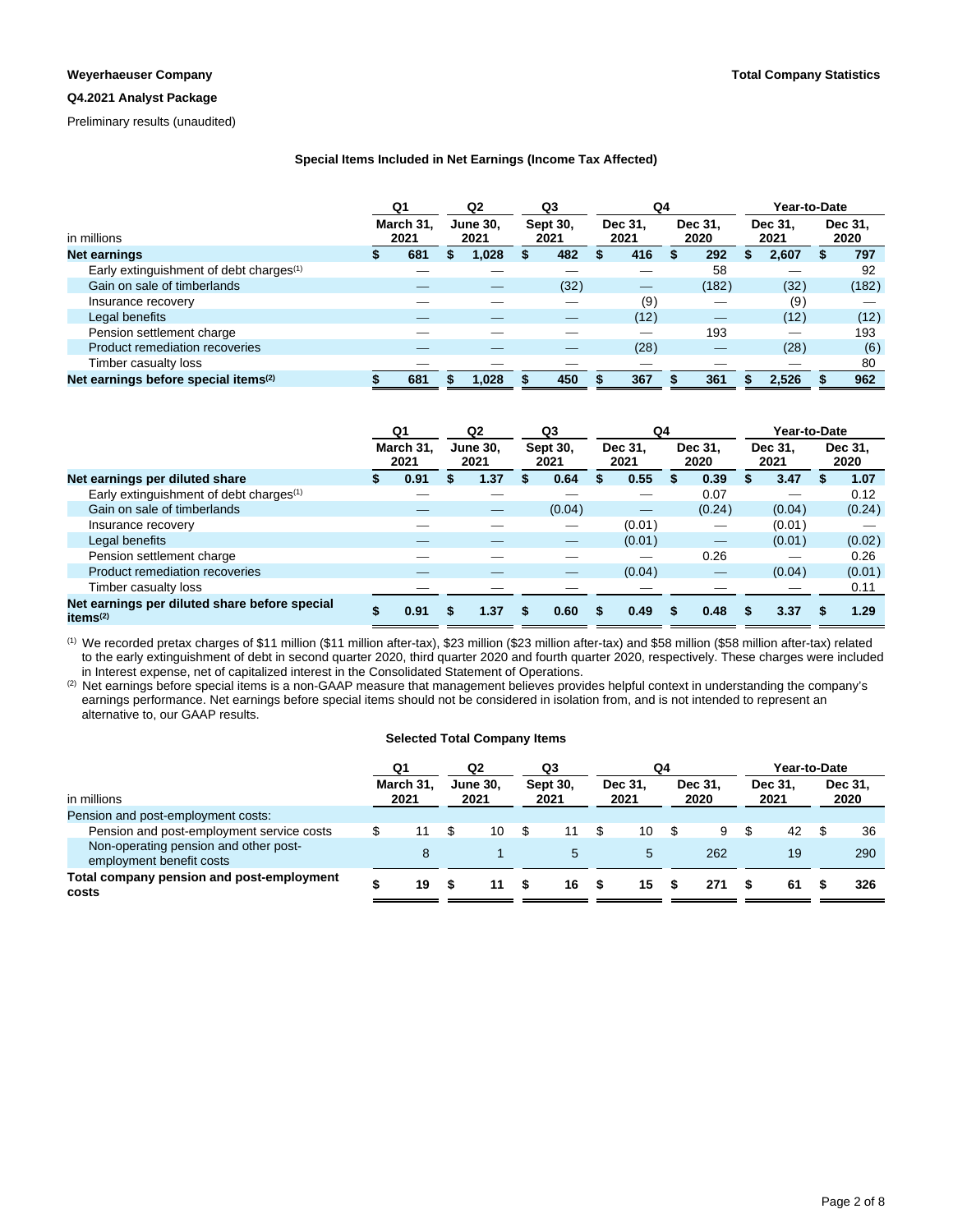# **Weyerhaeuser Company**

# **Q4.2021 Analyst Package**

Preliminary results (unaudited)

# **Consolidated Balance Sheet**

| in millions                                            | March 31,<br>2021 |                | <b>June 30,</b><br>2021 | September 30,<br>2021 |                | December 31,<br>2021 |                | December 31,<br>2020 |
|--------------------------------------------------------|-------------------|----------------|-------------------------|-----------------------|----------------|----------------------|----------------|----------------------|
| <b>ASSETS</b>                                          |                   |                |                         |                       |                |                      |                |                      |
| Current assets:                                        |                   |                |                         |                       |                |                      |                |                      |
| Cash and cash equivalents                              | \$<br>1,016       | $\mathfrak{L}$ | 1,777                   | \$<br>2,326           | $\mathfrak{L}$ | 1,879                | $\mathfrak{s}$ | 495                  |
| Receivables, net                                       | 589               |                | 702                     | 497                   |                | 507                  |                | 450                  |
| Receivables for taxes                                  | $\overline{7}$    |                | $\overline{7}$          | 72                    |                | 100                  |                | 82                   |
| Inventories                                            | 505               |                | 499                     | 499                   |                | 520                  |                | 443                  |
| Assets held for sale                                   |                   |                | 229                     |                       |                |                      |                |                      |
| Prepaid expenses and other current assets              | 141               |                | 141                     | 146                   |                | 205                  |                | 139                  |
| <b>Total current assets</b>                            | 2,258             |                | 3,355                   | 3,540                 |                | 3,211                |                | 1,609                |
| Property and equipment, net                            | 1,971             |                | 1,965                   | 1,924                 |                | 2,057                |                | 2,013                |
| Construction in progress                               | 91                |                | 102                     | 169                   |                | 175                  |                | 73                   |
| Timber and timberlands at cost, less depletion         | 11,776            |                | 11,643                  | 11,606                |                | 11,510               |                | 11,827               |
| Minerals and mineral rights, less depletion            | 265               |                | 262                     | 258                   |                | 255                  |                | 268                  |
| Deferred tax assets                                    | 106               |                | 71                      | 52                    |                | 17                   |                | 120                  |
| Other assets                                           | 407               |                | 432                     | 543                   |                | 503                  |                | 401                  |
| <b>Total assets</b>                                    | \$<br>16,874      | \$             | 17,830                  | \$<br>18,092          | \$             | 17,728               | \$             | 16,311               |
|                                                        |                   |                |                         |                       |                |                      |                |                      |
| <b>LIABILITIES AND EQUITY</b>                          |                   |                |                         |                       |                |                      |                |                      |
| <b>Current liabilities:</b>                            |                   |                |                         |                       |                |                      |                |                      |
| Current maturities of long-term debt                   | \$<br>150         | \$             | 150                     | \$<br>150             | \$             |                      | \$             | 150                  |
| Accounts payable                                       | 236               |                | 253                     | 264                   |                | 281                  |                | 204                  |
| <b>Accrued liabilities</b>                             | 549               |                | 775                     | 1,110                 |                | 749                  |                | 596                  |
| <b>Total current liabilities</b>                       | 935               |                | 1,178                   | 1,524                 |                | 1,030                |                | 950                  |
| Long-term debt, net                                    | 5,325             |                | 5,100                   | 5,100                 |                | 5,099                |                | 5,325                |
| Deferred tax liabilities                               | 26                |                | 42                      | 28                    |                | 46                   |                | 24                   |
| Deferred pension and other post-employment<br>benefits | 893               |                | 747                     | 711                   |                | 440                  |                | 911                  |
| <b>Other liabilities</b>                               | 367               |                | 363                     | 360                   |                | 346                  |                | 370                  |
| <b>Total liabilities</b>                               | 7,546             |                | 7,430                   | 7,723                 |                | 6,961                |                | 7,580                |
| <b>Total equity</b>                                    | 9,328             |                | 10,400                  | 10,369                |                | 10,767               |                | 8,731                |
| <b>Total liabilities and equity</b>                    | \$<br>16,874      | S              | 17,830                  | \$<br>18,092          | \$             | 17,728               | \$             | 16,311               |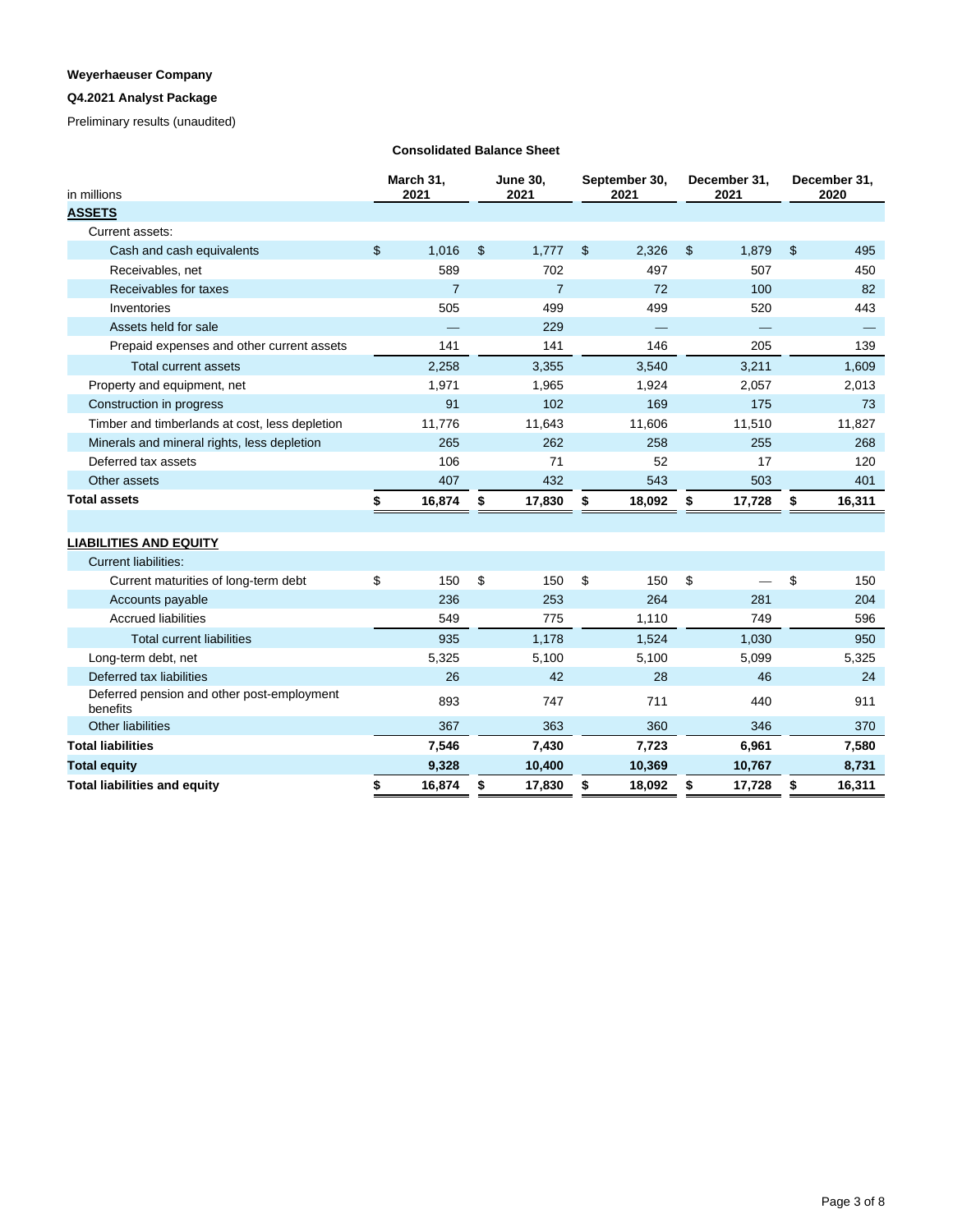# **Weyerhaeuser Company**

# **Q4.2021 Analyst Package**

Preliminary results (unaudited)

# **Consolidated Statement of Cash Flows**

|                                                                      |                | Q <sub>1</sub>           |            | Q <sub>2</sub>          |               | Q <sub>3</sub>   |                         | Q4              |                |                 |                            | Year-to-Date    |                         |                   |
|----------------------------------------------------------------------|----------------|--------------------------|------------|-------------------------|---------------|------------------|-------------------------|-----------------|----------------|-----------------|----------------------------|-----------------|-------------------------|-------------------|
| in millions                                                          |                | March 31,<br>2021        |            | <b>June 30,</b><br>2021 |               | Sept 30,<br>2021 |                         | Dec 31,<br>2021 |                | Dec 31,<br>2020 |                            | Dec 31,<br>2021 |                         | Dec 31,<br>2020   |
| Cash flows from operations:                                          |                |                          |            |                         |               |                  |                         |                 |                |                 |                            |                 |                         |                   |
| Net earnings                                                         | \$             | 681                      | \$         | 1,028                   | \$            | 482              | \$                      | 416             | \$             | 292             | \$                         | 2,607           | \$                      | 797               |
| Noncash charges (credits) to earnings:                               |                |                          |            |                         |               |                  |                         |                 |                |                 |                            |                 |                         |                   |
| Depreciation, depletion and amortization                             |                | 118                      |            | 120                     |               | 118              |                         | 121             |                | 117             |                            | 477             |                         | 472               |
| Basis of real estate sold                                            |                | 27                       |            | 24                      |               | 11               |                         | 9               |                | 5               |                            | 71              |                         | 141               |
| Deferred income taxes, net                                           |                | 8                        |            | 11                      |               | (3)              |                         | (2)             |                | (76)            |                            | 14              |                         | (56)              |
| Pension and other post-employment<br>benefits                        |                | 19                       |            | 11                      |               | 16               |                         | 15              |                | 271             |                            | 61              |                         | 326               |
| Share-based compensation expense                                     |                | $\overline{7}$           |            | 8                       |               | 8                |                         | $\overline{7}$  |                | 8               |                            | 30              |                         | 30                |
| <b>Timber casualty loss</b>                                          |                |                          |            |                         |               |                  |                         |                 |                |                 |                            |                 |                         | 80                |
| Gain on sale of timberlands                                          |                | $\overline{\phantom{0}}$ |            | $\equiv$                |               | (32)             |                         | $\equiv$        |                | (182)           |                            | (32)            |                         | (182)             |
| Change in:                                                           |                |                          |            |                         |               |                  |                         |                 |                |                 |                            |                 |                         |                   |
| Receivables, net                                                     |                | (139)                    |            | (113)                   |               | 205              |                         | (10)            |                | 51              |                            | (57)            |                         | (141)             |
| Receivables and payables for taxes                                   |                | 120                      |            | 116                     |               | (143)            |                         | 6               |                | (38)            |                            | 99              |                         | 65                |
| Inventories                                                          |                | (60)                     |            | 9                       |               | (4)              |                         | (22)            |                | (27)            |                            | (77)            |                         | (25)              |
| Prepaid expenses and other current<br>assets                         |                | (2)                      |            | 1                       |               | (20)             |                         | (4)             |                | (9)             |                            | (25)            |                         | (4)               |
| Accounts payable and accrued liabilities                             |                | (60)                     |            | 125                     |               | 51               |                         | (3)             |                | (20)            |                            | 113             |                         | (17)              |
| Pension and post-employment benefit<br>contributions and payments    |                | (8)                      |            | (25)                    |               | (23)             |                         | (3)             |                | (9)             |                            | (59)            |                         | (30)              |
| Other                                                                |                | (13)                     |            | (7)                     |               | (7)              |                         | (36)            |                | 61              |                            | (63)            |                         | 73                |
| Net cash from operations                                             | \$             | 698                      | \$         | 1,308                   | \$            | 659              | \$                      | 494             | \$             | 444             | \$                         | 3,159           | \$                      | 1,529             |
| Cash flows from investing activities:                                |                |                          |            |                         |               |                  |                         |                 |                |                 |                            |                 |                         |                   |
| Capital expenditures for property and<br>equipment                   | \$             | $(31)$ \$                |            | $(62)$ \$               |               | $(91)$ \$        |                         | $(202)$ \$      |                | (67)            | $\sqrt[6]{3}$              | $(386)$ \$      |                         | (225)             |
| Capital expenditures for timberlands<br>reforestation                |                | (22)                     |            | (10)                    |               | (7)              |                         | (16)            |                | (15)            |                            | (55)            |                         | (56)              |
| Acquisition of timberlands                                           |                |                          |            | (149)                   |               |                  |                         |                 |                | (425)           |                            | (149)           |                         | (425)             |
| Proceeds from note receivable held by<br>variable interest entities  |                |                          |            |                         |               |                  |                         |                 |                |                 |                            |                 |                         | 362               |
| Proceeds from sale of timberlands                                    |                |                          |            |                         |               | 261              |                         |                 |                | 381             |                            | 261             |                         | 526               |
| Other                                                                |                |                          |            | 1                       |               | 2                |                         | 1               |                |                 |                            | 4               |                         | 3                 |
| Net cash from investing activities                                   | \$             | (53)                     | \$         | (220)                   | \$            | 165              | $\overline{\mathbf{z}}$ | (217)           | $\frac{1}{2}$  | (126)           | \$                         | (325)           | \$                      | 185               |
| Cash flows from financing activities:                                |                |                          |            |                         |               |                  |                         |                 |                |                 |                            |                 |                         |                   |
| Cash dividends on common shares                                      | $\mathfrak{S}$ | (127)                    | \$         | (128)                   | \$            | (127)            | \$                      | $(502)$ \$      |                | (127)           | $\boldsymbol{\mathsf{\$}}$ | $(884)$ \$      |                         | (381)             |
| Net proceeds from issuance of long-term debt                         |                | $\overline{\phantom{0}}$ |            |                         |               |                  |                         |                 |                |                 |                            |                 |                         | 732               |
| Payments on long-term debt                                           |                | $\equiv$                 |            | (225)                   |               |                  |                         | (150)           |                | (556)           |                            | (375)           |                         | (1, 492)          |
| Proceeds from borrowings on line of credit                           |                | $\overline{\phantom{0}}$ |            |                         |               |                  |                         |                 |                |                 |                            |                 |                         | 550               |
| Payments on line of credit                                           |                | $\equiv$                 |            |                         |               |                  |                         |                 |                |                 |                            | $\equiv$        |                         | (780)             |
| Proceeds from exercise of stock options                              |                | 17                       |            | 28                      |               | $\mathbf{1}$     |                         | 5               |                | 24              |                            | 51              |                         | 33                |
| Repurchases of common shares                                         |                | $\equiv$                 |            |                         |               | (26)             |                         | (74)            |                | $\equiv$        |                            | (100)           |                         | $\qquad \qquad -$ |
| Other                                                                |                | (14)                     |            | (2)                     |               | (3)              |                         | (3)             |                | (4)             |                            | (22)            |                         | (20)              |
| Net cash from financing activities                                   | \$             | (124)                    | \$         | (327)                   | \$            | (155)            | \$                      | (724)           | $\frac{1}{2}$  | (663)           | \$                         | (1, 330)        | \$                      | (1, 358)          |
|                                                                      |                |                          |            |                         |               |                  |                         |                 |                |                 |                            |                 |                         |                   |
| Net change in cash, cash equivalents and<br>restricted cash          | $\,$           | 521                      | \$         | 761                     | $\frac{1}{2}$ | 669              | $\frac{1}{2}$           | $(447)$ \$      |                | $(345)$ \$      |                            | 1,504           | \$                      | 356               |
| Cash, cash equivalents and restricted cash at<br>beginning of period |                | 495                      |            | 1,016                   |               | 1,777            |                         | 2,446           |                | 840             |                            | 495             |                         | 139               |
| Cash, cash equivalents and restricted cash at                        |                |                          |            |                         |               |                  |                         |                 |                |                 |                            |                 |                         |                   |
| end of period                                                        | \$             | 1,016                    | \$         | 1,777                   | \$            | 2,446            | \$                      | 1,999           | \$             | 495             | \$                         | 1,999           | \$                      | 495               |
|                                                                      |                |                          |            |                         |               |                  |                         |                 |                |                 |                            |                 |                         |                   |
| Cash paid during the period for:                                     |                |                          |            |                         |               |                  |                         |                 |                |                 |                            |                 |                         |                   |
| Interest, net of amounts capitalized                                 | \$             | 75                       | \$         | 79                      | \$            | 83               | \$                      | 78              | \$             | 87              | \$                         | 315             | \$                      | 365               |
| Income taxes, net of refunds                                         | \$             | 66                       | $\sqrt{3}$ | 197 \$                  |               | 231              | $\sqrt[6]{\frac{1}{2}}$ | 115             | $\mathfrak{s}$ | 130             | $\boldsymbol{\mathsf{S}}$  | 609             | $\sqrt[6]{\frac{1}{2}}$ | 176               |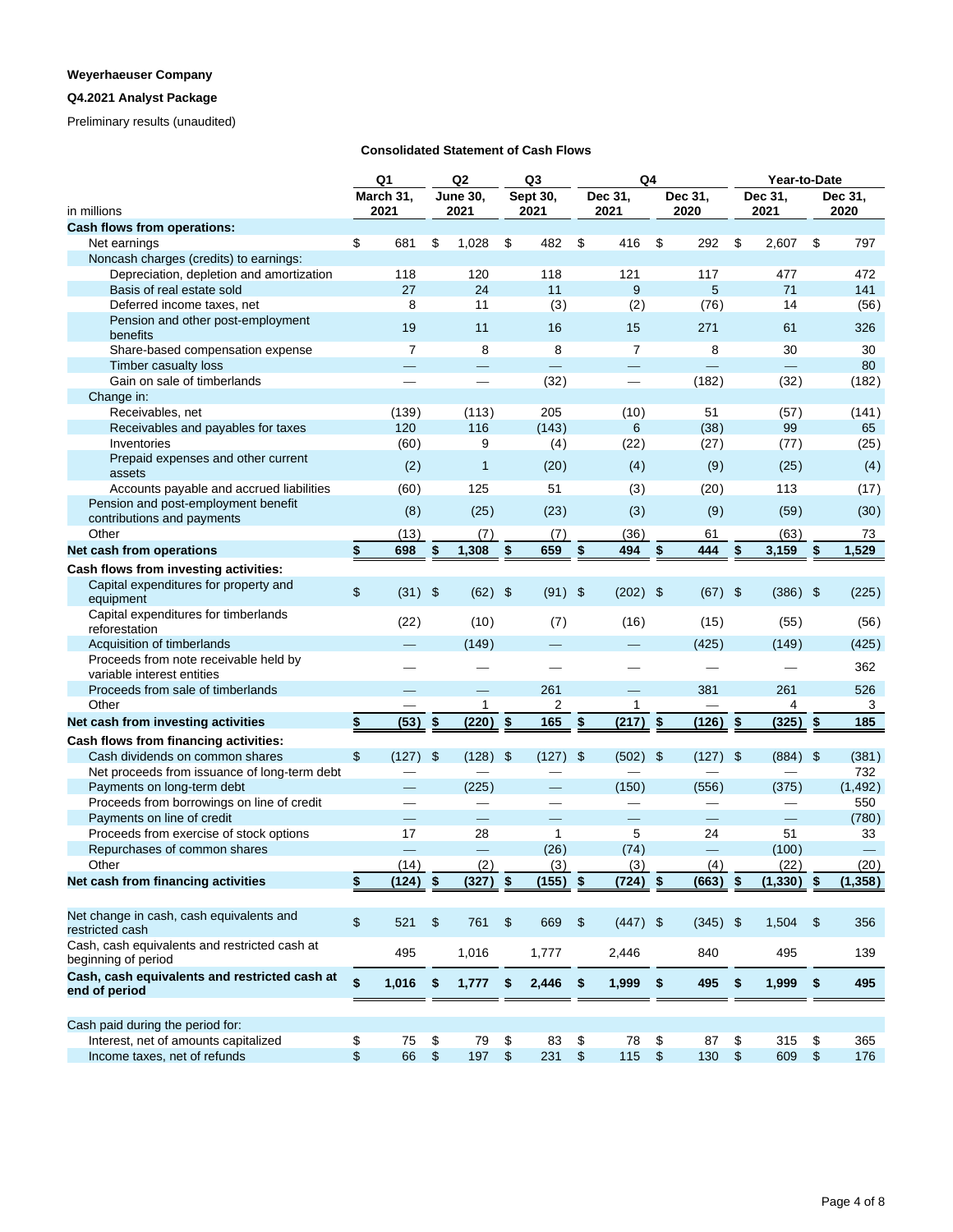### **Weyerhaeuser Company Timberlands Segment**

## **Q4.2021 Analyst Package**

Preliminary results (unaudited)

### **Segment Statement of Operations**

| in millions                                          |   | Q1.2021 | Q2.2021 |   | Q3.2021 | Q4.2021 |   | Q4.2020 | YTD.2021 | <b>YTD.2020</b> |
|------------------------------------------------------|---|---------|---------|---|---------|---------|---|---------|----------|-----------------|
| Sales to unaffiliated customers                      |   | 379     | 405     |   | 423     | 429     | æ | 381     | .636     | 1.466           |
| Intersegment sales                                   |   | 134     | 136     |   | 129     | 136     |   | 121     | 535      | 471             |
| <b>Total net sales</b>                               |   | 513     | 541     |   | 552     | 565     |   | 502     | 2.171    | 1,937           |
| Costs of sales                                       |   | 383     | 407     |   | 428     | 432     |   | 375     | 1,650    | 1,491           |
| Gross margin                                         |   | 130     | 134     |   | 124     | 133     |   | 127     | 521      | 446             |
| Selling expenses                                     |   |         |         |   |         |         |   |         |          |                 |
| General and administrative expenses                  |   | 23      | 23      |   | 23      | 23      |   | 23      | 92       | 93              |
| Gain on sale of timberlands                          |   |         |         |   | (32)    |         |   | (182)   | (32)     | (182)           |
| Other operating costs (income), net                  |   |         | (2)     |   |         |         |   |         | (5)      | 78              |
| Operating income and Net contribution to<br>earnings | æ | 108     | 113     | S | 133     | 110     | S | 286     | 464      | 455             |

**Adjusted Earnings before Interest, Tax, Depreciation, Depletion and Amortization(1)**

| in millions                              | Q1.2021 |     | Q2.2021 |     | Q3.2021 |      | Q4.2021 |     | Q4.2020 | <b>YTD.2021</b> | <b>YTD.2020</b> |
|------------------------------------------|---------|-----|---------|-----|---------|------|---------|-----|---------|-----------------|-----------------|
| <b>Operating income</b>                  |         | 108 |         |     |         | 133  |         | 110 | 286     | 464             | 455             |
| Depreciation, depletion and amortization |         | 64  |         | 67  |         | 64   |         | 66  | 63      | 261             | 257             |
| Special items                            |         |     |         |     |         | (32) |         |     | (182)   | (32)            | (102)           |
| <b>Adjusted EBITDA(1)</b>                |         | 172 |         | 180 |         | 165  |         | 176 | 167     | 693             | 610             |

(1) See definition of Adjusted EBITDA (a non-GAAP measure) on page 1.

**Segment Special Items Included in Net Contribution to Earnings (Pretax)**

| in millions                 | Q1.2021 | Q2.2021 | Q3.2021 |                                                                                                                                                                                          |  |  |  |  |
|-----------------------------|---------|---------|---------|------------------------------------------------------------------------------------------------------------------------------------------------------------------------------------------|--|--|--|--|
| Gain on sale of timberlands |         |         |         | $\texttt{S}$ $-$ \$ $-$ \$ 32 \$ $-$ \$ 182 \$ 32 \$ 182                                                                                                                                 |  |  |  |  |
| Timber casualty loss        |         |         |         | $\texttt{\$} \quad - \texttt{\$} \quad - \texttt{\$} \quad - \texttt{\$} \quad - \texttt{\$} \quad - \texttt{\$} \quad - \texttt{\$} \quad - \texttt{\$} \quad - \texttt{\$} \quad (80)$ |  |  |  |  |

### **Selected Segment Items**

| in millions                                                 | Q1.2021 | Q2.2021 | Q3.2021 | Q4.2021 |  | Q4.2020 YTD.2021 |                                             | <b>YTD.2020</b>                                                      |
|-------------------------------------------------------------|---------|---------|---------|---------|--|------------------|---------------------------------------------|----------------------------------------------------------------------|
| Total decrease (increase) in working capital <sup>(2)</sup> |         |         |         |         |  |                  | $(13)$ \$ 2 \$ 1 \$ (21) \$ (47) \$ (31) \$ | (9)                                                                  |
| Cash spent for capital expenditures $(3)$                   |         |         |         |         |  |                  |                                             | $(28)$ \$ $(21)$ \$ $(27)$ \$ $(38)$ \$ $(29)$ \$ $(114)$ \$ $(104)$ |

(2) Represents the change in prepaid assets, accounts receivable, accounts payable, accrued liabilities and log inventory for the Timberlands and Real Estate & ENR segments combined.

(3) Does not include cash spent for the acquisition of timberlands.

### **Segment Statistics(4)**

|                           |                                         | Q1.2021      |                | Q2.2021        |                | Q3.2021 | Q4.2021      |     | Q4.2020        |                | <b>YTD.2021</b> |                | <b>YTD.2020</b> |
|---------------------------|-----------------------------------------|--------------|----------------|----------------|----------------|---------|--------------|-----|----------------|----------------|-----------------|----------------|-----------------|
| <b>Third Party</b>        | Delivered logs:                         |              |                |                |                |         |              |     |                |                |                 |                |                 |
| <b>Net Sales</b>          | West                                    | \$<br>201    | $\mathfrak{L}$ | 222            | $\mathfrak{L}$ | 226     | \$<br>220    | \$  | 201            | $\mathfrak{L}$ | 869             | $\mathfrak{L}$ | 720             |
| (millions)                | South                                   | 131          |                | 145            |                | 153     | 160          |     | 137            |                | 589             |                | 573             |
|                           | <b>North</b>                            | 16           |                | 9              |                | 13      | 14           |     | 15             |                | 52              |                | 52              |
|                           | Total delivered logs                    | 348          |                | 376            |                | 392     | 394          |     | 353            |                | 1,510           |                | 1,345           |
|                           | Stumpage and pay-as-cut<br>timber       | 6            |                | $\overline{7}$ |                | 9       | 9            |     | $\overline{4}$ |                | 31              |                | 19              |
|                           | Recreational and other<br>lease revenue | 16           |                | 16             |                | 16      | 17           |     | 16             |                | 65              |                | 63              |
|                           | Other revenue                           | 9            |                | 6              |                | 6       | 9            |     | 8              |                | 30              |                | 39              |
|                           | Total                                   | 379          | \$             | 405            |                | 423     | \$<br>429    | \$. | 381            |                | 1,636           |                | .466            |
| Delivered Logs            | West                                    | \$<br>130.69 | \$             | 137.80         | \$.            | 145.64  | \$<br>146.39 | \$  | 124.37         |                | 140.08          | \$             | 110.69          |
| <b>Third Party Sales</b>  | South                                   | \$<br>34.50  | \$             | 35.11          |                | 35.56   | \$<br>36.55  | \$  | 33.69          |                | 35.47           | \$             | 33.83           |
| Realizations (per ton)    | North                                   | \$<br>62.83  | \$             | 74.88          | S              | 64.93   | \$<br>66.74  | S   | 58.96          | S              | 66.18           | S              | 59.10           |
| <b>Delivered Logs</b>     | West                                    | 1,539        |                | 1,608          |                | 1,555   | 1,501        |     | 1,619          |                | 6,203           |                | 6,506           |
| <b>Third Party Sales</b>  | South                                   | 3,782        |                | 4,150          |                | 4,304   | 4,358        |     | 4,097          |                | 16,594          |                | 16,954          |
| Volumes (tons, thousands) | <b>North</b>                            | 261          |                | 115            |                | 195     | 217          |     | 241            |                | 788             |                | 872             |
| Fee Harvest Volumes       | West                                    | 2,101        |                | 2,099          |                | 1,930   | 1,954        |     | 2,085          |                | 8,084           |                | 8,542           |
| (tons, thousands)         | South                                   | 5,376        |                | 5,856          |                | 5,912   | 6,160        |     | 5,509          |                | 23,304          |                | 23,149          |
|                           | North                                   | 337          |                | 199            |                | 264     | 285          |     | 325            |                | 1,085           |                | 1,226           |

(4) Western logs are primarily transacted in MBF but are converted to ton equivalents for external reporting purposes.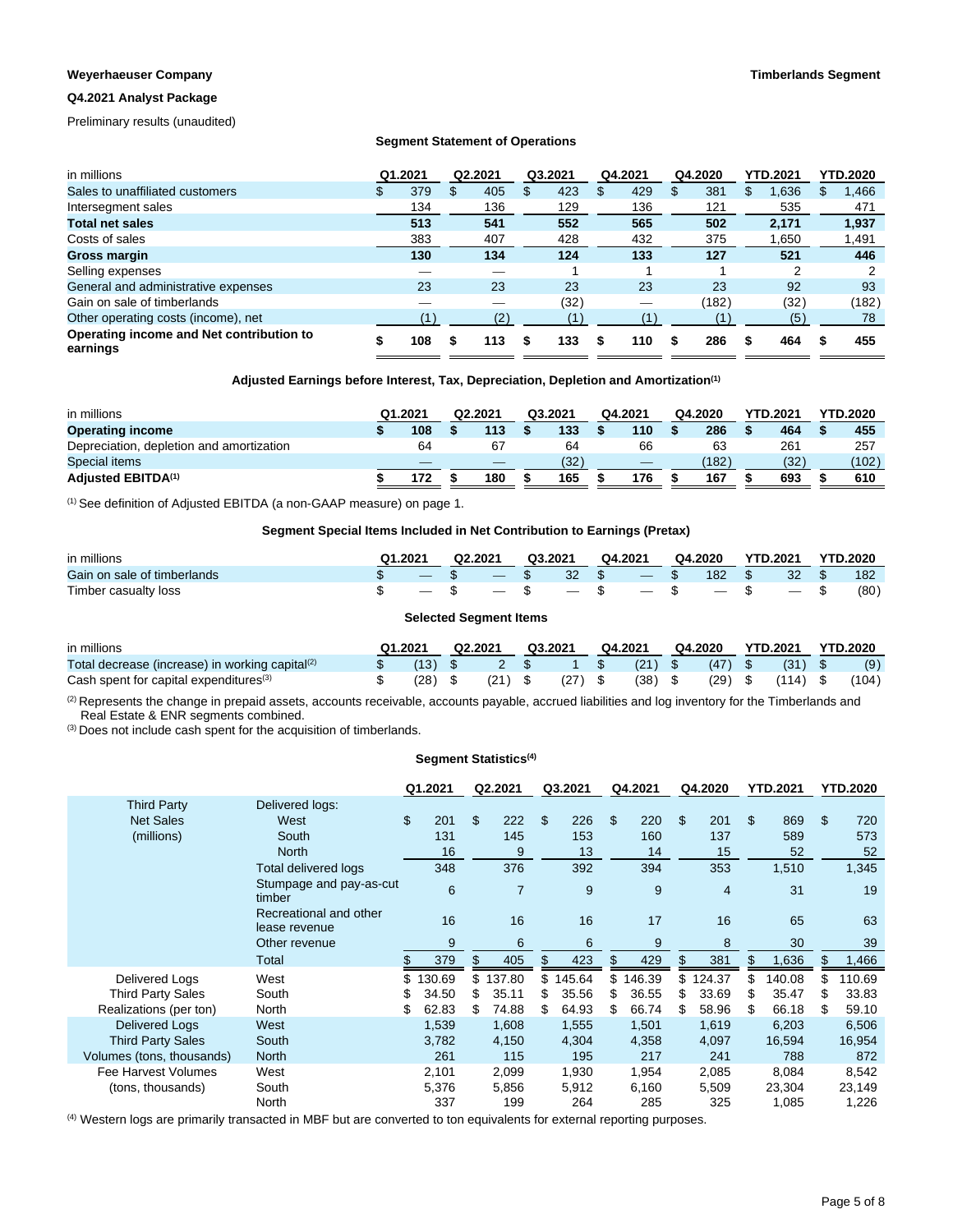# **Q4.2021 Analyst Package**

Preliminary results (unaudited)

## **Segment Statement of Operations**

| in millions                                          | Q1.2021 | Q2.2021 | Q3.2021 | Q4.2021 |   | Q4.2020 | <b>YTD.2021</b> | <b>YTD.2020</b> |
|------------------------------------------------------|---------|---------|---------|---------|---|---------|-----------------|-----------------|
| <b>Net sales</b>                                     | 106     | 110     | 69      | 59      | S | 30      | 344             | 276             |
| Costs of sales                                       | 34      | 41      | 18      | 16      |   | 9       | 109             | 165             |
| Gross margin                                         | 72      | 69      | 51      | 43      |   | 21      | 235             | 111             |
| General and administrative expenses                  | 6       | 6       | 6       |         |   |         | 25              | 25              |
| Operating income and Net contribution to<br>earnings | 66      | 63      | 45      | 36      |   | 14      | 210             | 86              |

**Adjusted Earnings before Interest, Tax, Depreciation, Depletion and Amortization(1)**

| in millions                              | Q1.2021 |    | Q2.2021 |    | Q3.2021 |    | Q4.2021 |    | Q4.2020 |    | <b>YTD.2021</b> | <b>YTD.2020</b> |
|------------------------------------------|---------|----|---------|----|---------|----|---------|----|---------|----|-----------------|-----------------|
| <b>Operating income</b>                  |         | 66 |         | 63 |         | 45 |         | 36 |         | 14 | 210             | 86              |
| Depreciation, depletion and amortization |         |    |         |    |         | 4  |         |    |         |    | 15              | 14              |
| Basis of real estate sold                |         | 27 |         | 24 |         |    |         | a  |         |    |                 | 141             |
| <b>Adjusted EBITDA(1)</b>                |         | 96 |         | 91 |         | 60 |         | 49 |         | 23 | 296             | 241             |

(1) See definition of Adjusted EBITDA (a non-GAAP measure) on page 1.

## **Selected Segment Items**

| in millions                                                                    |  |  |  |  |  | Q1.2021  Q2.2021  Q3.2021  Q4.2021  Q4.2020  YTD.2021  YTD.2020 |  |  |
|--------------------------------------------------------------------------------|--|--|--|--|--|-----------------------------------------------------------------|--|--|
| - \$ - \$ - \$ - \$ - \$ - \$ - \$ - \$<br>Cash spent for capital expenditures |  |  |  |  |  |                                                                 |  |  |

# **Segment Statistics**

|                                                       |                                               |    | Q1.2021 |     | Q2.2021 |     | Q3.2021 |               | Q4.2021 |    | Q4.2020 |     | <b>YTD.2021</b> |   | <b>YTD.2020</b> |
|-------------------------------------------------------|-----------------------------------------------|----|---------|-----|---------|-----|---------|---------------|---------|----|---------|-----|-----------------|---|-----------------|
| <b>Net Sales</b>                                      | <b>Real Estate</b>                            | \$ | 84      | ъ   | 83      | \$  | 45      | <sup>\$</sup> | 34      | S  | 10      | \$  | 246             | S | 202             |
| (millions)                                            | <b>Energy and Natural</b><br><b>Resources</b> |    | 22      |     | 27      |     | 24      |               | 25      |    | 20      |     | 98              |   | 74              |
|                                                       | <b>Total</b>                                  | S  | 106     | \$  | 110     | \$  | 69      | \$            | 59      |    | 30      | \$  | 344             | S | 276             |
| Acres Sold                                            | <b>Real Estate</b>                            |    | 19.455  |     | 18.415  |     | 11.037  |               | 6.920   |    | 670     |     | 55.827          |   | 111,898         |
| Price per Acre                                        | <b>Real Estate</b>                            | \$ | 3.803   | \$. | 3.227   | \$. | 4.005   | \$.           | 4.385   | \$ | 6.316   | \$. | 3.725           | S | 1,690           |
| Basis as a Percent of<br><b>Real Estate Net Sales</b> | <b>Real Estate</b>                            |    | 32%     |     | 29%     |     | 24%     |               | 26%     |    | 50%     |     | 29%             |   | 70%             |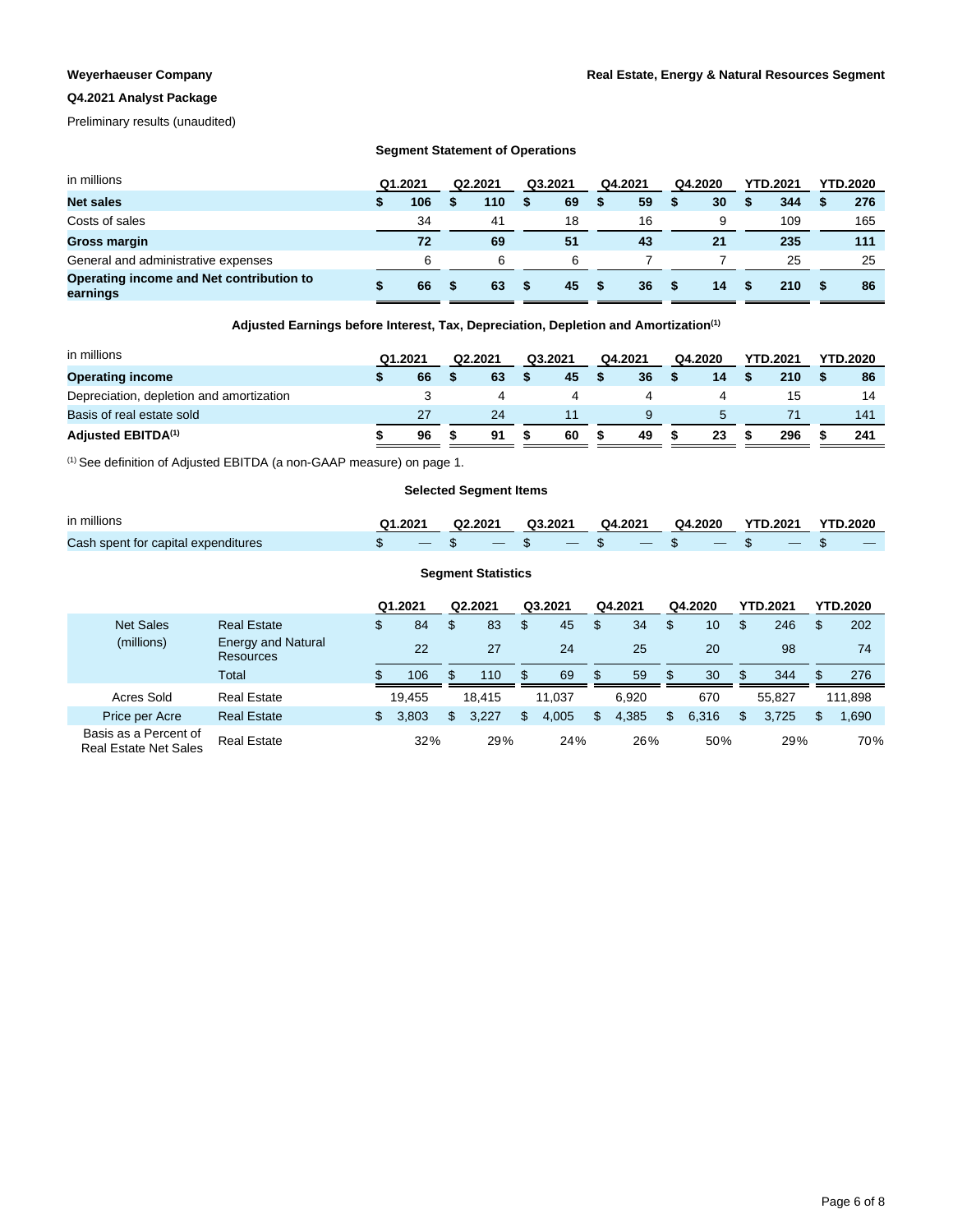## **Weyerhaeuser Company Wood Products Segment**

# **Q4.2021 Analyst Package**

Preliminary results (unaudited)

### **Segment Statement of Operations**

| in millions                                       | Q1.2021 | Q2.2021 | Q3.2021 | Q4.2021 | Q4.2020 | <b>YTD.2021</b> | <b>YTD.2020</b> |
|---------------------------------------------------|---------|---------|---------|---------|---------|-----------------|-----------------|
| <b>Net sales</b>                                  | 2.021   | 2.629   | .853    | 1.718   | .652    | 8.221           | 5.790           |
| Costs of sales                                    | 1.124   | 1,229   | ,270    | .185    | 1,109   | 4,808           | 4,221           |
| Gross margin                                      | 897     | 1.400   | 583     | 533     | 543     | 3.413           | 1,569           |
| Selling expenses                                  | 19      | 21      | 21      | 23      | 20      | 84              |                 |
| General and administrative expenses               | 35      | 35      | 34      | 34      | 34      | 138             | 136             |
| Other operating costs (income), net               |         |         | 11      | (40)    |         | (20)            | 16              |
| Operating income and Net contribution to earnings | 840     | .338    | 517     | 516     | 481     | 3.211           | 1.340           |

**Adjusted Earnings before Interest, Tax, Depreciation, Depletion and Amortization(1)**

| in millions                              | Q1.2021 |     | Q2.2021 | Q3.2021 | Q4.2021 | Q4.2020 | <b>YTD.2021</b> | <b>YTD.2020</b> |
|------------------------------------------|---------|-----|---------|---------|---------|---------|-----------------|-----------------|
| <b>Operating income</b>                  |         | 840 | .338    | 517     | 516     | 481     | 3.211           | 1.340           |
| Depreciation, depletion and amortization |         | 49  | 48      | 48      | 51      | 49      | 196             | 195             |
| Special items                            |         |     |         |         | (50)    |         | (50)            | (8)             |
| <b>Adjusted EBITDA(1)</b>                |         | 889 | .386    | 565     | 517     | 530     | 3.357           | 1,527           |

(1) See definition of Adjusted EBITDA (a non-GAAP measure) on page 1.

### **Segment Special Items Included in Net Contribution to Earnings (Pretax)**

| in millions                    | Q1.2021 | Q2.2021 | Q3.2021                                 | Q4.2021 | Q4.2020 | <b>YTD.2021</b> | <b>YTD.2020</b> |                                   |
|--------------------------------|---------|---------|-----------------------------------------|---------|---------|-----------------|-----------------|-----------------------------------|
| Insurance recovery             |         |         | $-$ \$ $-$ \$ $-$ \$ 13 \$ $-$ \$ 1     |         |         |                 | $\sim$ 13 \$    | <b>Contract Contract Contract</b> |
| Product remediation recoveries |         |         | $-$ \$ $-$ \$ $-$ \$ 37 \$ $-$ \$ 37 \$ |         |         |                 |                 |                                   |

# **Selected Segment Items**

| in millions                                                 | Q1.2021     | Q2.2021 |  | Q3.2021 | Q4.2021                                                     | Q4.2020 | YTD.2021  | <b>YTD.2020</b> |
|-------------------------------------------------------------|-------------|---------|--|---------|-------------------------------------------------------------|---------|-----------|-----------------|
| Total decrease (increase) in working capital <sup>(2)</sup> | \$ (212) \$ |         |  |         | (49) \$ 249 \$ (11) \$ 16 \$                                |         | $(23)$ \$ | (182)           |
| Cash spent for capital expenditures                         | $(25)$ \$   |         |  |         | $(51)$ \$ $(70)$ \$ $(174)$ \$ $(52)$ \$ $(320)$ \$ $(176)$ |         |           |                 |
| $\sim$                                                      |             |         |  |         |                                                             |         |           |                 |

(2) Represents the change in prepaid assets, accounts receivable, accounts payable, accrued liabilities and inventory for the Wood Products segment.

### **Segment Statistics**

|                          | in millions, except for third party sales realizations |     | Q1.2021 |                | Q2.2021 |     | Q3.2021 |     | Q4.2021 |                | Q4.2020 |     | <b>YTD.2021</b> | <b>YTD.2020</b> |
|--------------------------|--------------------------------------------------------|-----|---------|----------------|---------|-----|---------|-----|---------|----------------|---------|-----|-----------------|-----------------|
| <b>Structural Lumber</b> | Third party net sales                                  |     | 990     | \$             | 1,349   | \$  | 681     | \$  | 701     | \$             | 737     | \$  | 3,721           | \$<br>2,602     |
| (volumes presented       | Third party sales realizations                         | \$  | 864     | \$             | 1,077   | \$  | 516     | \$  | 592     | \$             | 609     | \$. | 759             | \$<br>534       |
| in board feet)           | Third party sales volumes <sup>(3)</sup>               |     | 1,145   |                | 1,252   |     | 1,320   |     | 1,185   |                | 1,210   |     | 4,902           | 4,873           |
|                          | <b>Production volumes</b>                              |     | 1,211   |                | 1,234   |     | 1,222   |     | 1,148   |                | 1,179   |     | 4,815           | 4,666           |
| <b>Oriented Strand</b>   | Third party net sales                                  | \$  | 438     | S              | 605     | \$  | 470     | \$  | 327     | \$             | 354     | S   | 1,840           | \$<br>1,013     |
| Board                    | Third party sales realizations                         |     | 614     | \$.            | 911     | \$  | 691     | \$  | 490     | \$             | 503     | \$. | 675             | \$<br>343       |
| (volumes presented       | Third party sales volumes <sup>(3)</sup>               |     | 714     |                | 663     |     | 681     |     | 668     |                | 703     |     | 2,726           | 2,956           |
| in square feet 3/8")     | <b>Production volumes</b>                              |     | 742     |                | 683     |     | 715     |     | 725     |                | 735     |     | 2,865           | 3,013           |
| <b>Engineered Solid</b>  | Third party net sales                                  | \$  | 142     | \$             | 166     | \$  | 183     | \$  | 188     | \$             | 132     | \$  | 679             | \$<br>505       |
| Section                  | Third party sales realizations                         | \$. | 2,285   | \$             | 2,533   | \$  | 3,092   | \$  | 3,319   | \$.            | 2,221   | \$. | 2,789           | \$<br>2,162     |
| (volumes presented       | Third party sales volumes <sup>(3)</sup>               |     | 6.2     |                | 6.6     |     | 5.9     |     | 5.7     |                | 6.0     |     | 24.4            | 23.4            |
| in cubic feet)           | <b>Production volumes</b>                              |     | 6.0     |                | 6.2     |     | 5.8     |     | 6.0     |                | 6.2     |     | 24.0            | 23.0            |
| Engineered               | Third party net sales                                  | \$  | 83      | \$             | 104     | \$  | 128     | \$  | 132     | \$             | 85      | \$  | 447             | \$<br>316       |
| I-joists                 | Third party sales realizations                         | \$  | 1,773   | \$             | 1,980   | \$  | 2,600   | \$  | 2,888   | \$             | 1,695   | \$  | 2,300           | \$<br>1,662     |
| (volumes presented       | Third party sales volumes <sup>(3)</sup>               |     | 47      |                | 53      |     | 49      |     | 45      |                | 50      |     | 194             | 190             |
| in lineal feet)          | <b>Production volumes</b>                              |     | 44      |                | 51      |     | 49      |     | 46      |                | 47      |     | 190             | 175             |
| Softwood Plywood         | Third party net sales                                  | \$  | 56      | \$             | 69      | \$  | 45      | \$  | 40      | $\mathfrak{L}$ | 43      | \$  | 210             | \$<br>171       |
| (volumes presented       | Third party sales realizations                         | \$  | 594     | $\mathfrak{L}$ | 902     | \$. | 653     | \$. | 581     | \$             | 433     | \$  | 681             | \$<br>411       |
| in square feet 3/8")     | Third party sales volumes <sup>(3)</sup>               |     | 94      |                | 77      |     | 69      |     | 68      |                | 99      |     | 308             | 414             |
|                          | <b>Production volumes</b>                              |     | 80      |                | 62      |     | 61      |     | 60      |                | 80      |     | 263             | 347             |
| <b>Medium Density</b>    | Third party net sales                                  | \$  | 48      | \$             | 43      | \$  | 52      | \$  | 43      | \$             | 47      | \$  | 186             | \$<br>171       |
| Fiberboard               | Third party sales realizations                         | \$  | 842     | \$             | 869     | \$  | 943     | \$  | 995     | \$             | 867     | \$  | 908             | \$<br>851       |
| (volumes presented       | Third party sales volumes <sup>(3)</sup>               |     | 57      |                | 50      |     | 55      |     | 43      |                | 54      |     | 205             | 201             |
| in square feet 3/4")     | Production volumes                                     |     | 56      |                | 52      |     | 55      |     | 43      |                | 52      |     | 206             | 200             |

(3) Volumes include sales of internally produced products and products purchased for resale primarily through our distribution business.